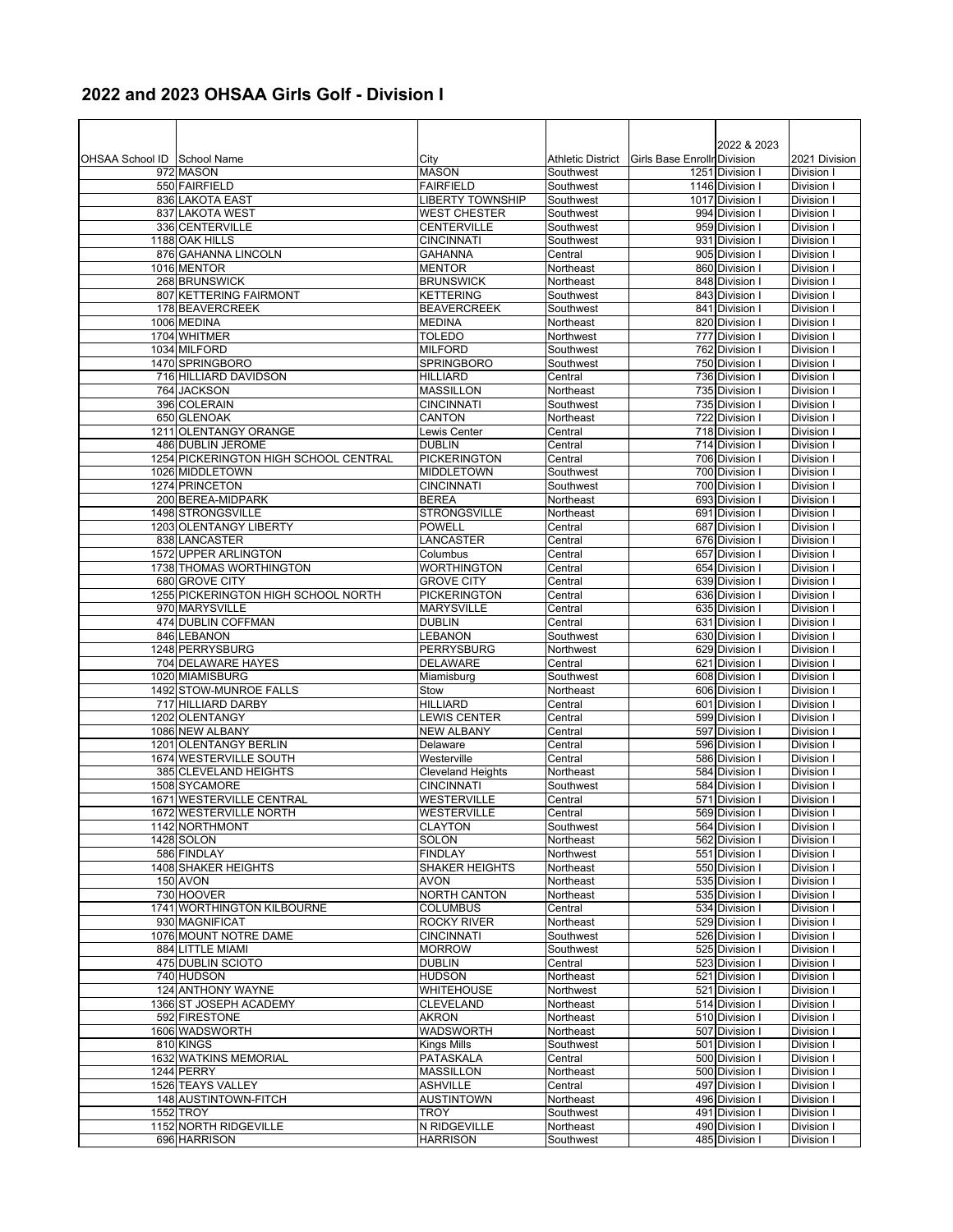| 1402 SETON                       | <b>CINCINNATI</b>                       | Southwest              | 484 Division I                   | Division I               |
|----------------------------------|-----------------------------------------|------------------------|----------------------------------|--------------------------|
| 904 LOVELAND                     | LOVELAND                                | Southwest              | 479 Division I                   | Division I               |
|                                  |                                         |                        |                                  |                          |
| 1116 NORDONIA                    | <b>MACEDONIA</b>                        | Northeast              | 478 Division I                   | Division I               |
| 350 TWINSBURG                    | <b>TWINSBURG</b>                        | Northeast              | 478 Division I                   | Division I               |
| 1380 ST URSULA ACADEMY           | <b>CINCINNATI</b>                       | Southwest              | 475 Division I                   | Division I               |
| 1154 NORTH ROYALTON              | NORTH ROYALTON                          | Northeast              | 472 Division                     | Division I               |
| 118 ANDERSON                     | <b>CINCINNATI</b>                       | Southwest              | 471 Division I                   | Division I               |
| 152 AVON LAKE                    | <b>AVON LAKE</b>                        | Northeast              | 461 Division I                   | Division I               |
|                                  |                                         |                        |                                  |                          |
| 302 CANAL WINCHESTER             | <b>CANAL WINCHESTER</b>                 | Central                | 458 Division I                   | Division I               |
| 670 GREEN                        | Uniontown                               | Northeast              | 456 Division I                   | Division I               |
| 516 EDGEWOOD                     | <b>TRENTON</b>                          | Southwest              | 453 Division I                   | Division I               |
| 1122 NORTH                       | <b>EASTLAKE</b>                         | Northeast              | 448 Division I                   | Division I               |
| 238 BOARDMAN                     | YOUNGSTOWN                              | Northeast              | 447 Division I                   | Division I               |
| 1476 SPRINGFIELD                 | Holland                                 | Northwest              |                                  |                          |
|                                  |                                         |                        | 437 Division I                   | Division I               |
| 248 BRECKSVILLE-BROADVIEW HTS    | <b>BROADVIEW HEIGHTS</b>                | Northeast              | 431 Division I                   | Division I               |
| 444 CUYAHOGA FALLS               | <b>CUYAHOGA FALLS</b>                   | Northeast              | 429 Division I                   | Division I               |
| 372 CLAY                         | OREGON                                  | Northwest              | 422 Division                     | Division I               |
| 1746 XENIA                       | <b>XENIA</b>                            | Southwest              | 421 Division I                   | Division I               |
| 1204 OLMSTED FALLS               | <b>OLMSTED FALLS</b>                    | Northeast              | 418 Division I                   | Division I               |
|                                  |                                         |                        |                                  |                          |
| 980 MAYFIELD                     | <b>MAYFIELD VILLAGE</b>                 | Northeast              | 417 Division I                   | Division I               |
| 548 FAIRBORN                     | Fairborn                                | Southwest              | 410 Division I                   | Division I               |
| 214 BIG WALNUT                   | <b>SUNBURY</b>                          | Central                | 409 Division I                   | Division I               |
| 1146 NORTH OLMSTED               | NORTH OLMSTED                           | Northeast              | 409 Division I                   | Division I               |
| 1440 SOUTH                       | WILLOUGHBY                              | Northeast              | 408 Division I                   | Division I               |
|                                  |                                         |                        |                                  |                          |
| 1512 SYLVANIA SOUTHVIEW          | SYLVANIA                                | Northwest              | 408 Division I                   | Division I               |
| 616 FREMONT ROSS                 | <b>FREMONT</b>                          | Northwest              | 400 Division I                   | Division I               |
| 710 HIGHLAND                     | <b>MEDINA</b>                           | Northeast              | 395 Division I                   | Division I               |
| 1736 WOOSTER                     | <b>WOOSTER</b>                          | Northeast              | 390 Division I                   | Division I               |
| 822 LAKE                         | Uniontown                               | Northeast              | 389 Division                     | Division I               |
|                                  |                                         |                        |                                  |                          |
| 888 LOGAN                        | LOGAN                                   | Southeast              | 387 Division I                   | Division I               |
| 138 ASHLAND                      | <b>ASHLAND</b>                          | Northwest              | 384 Division                     | Division I               |
| 1614 WALSH JESUIT                | <b>CUYAHOGA FALLS</b>                   | Northeast              | 382 Division I                   | Division I               |
| 1624 WASHINGTON                  | <b>MASSILLON</b>                        | Northeast              | 381 Division I                   | Division I               |
| 224 BISHOP WATTERSON             | <b>COLUMBUS</b>                         | Central                | 379 Division I                   | Division I               |
| 1684 WESTLAKE                    |                                         |                        |                                  |                          |
|                                  | WESTLAKE                                | Northeast              | 378 Division I                   | Division I               |
| 1394 SANDUSKY                    | SANDUSKY                                | Northwest              | 375 Division I                   | Division I               |
| 1554 TURPIN                      | <b>CINCINNATI</b>                       | Southwest              | 374 Division I                   | Division I               |
| 1182 NOTRE DAME ACADEMY          | <b>TOLEDO</b>                           | Northwest              | 372 Division I                   | Division I               |
| 1582 URSULINE ACADEMY            | <b>CINCINNATI</b>                       | Southwest              |                                  | Division I               |
|                                  |                                         |                        |                                  |                          |
|                                  |                                         |                        | 369 Division I                   |                          |
| 1660 WEST CARROLLTON             | <b>WEST CARROLLTON</b>                  | Southwest              | 366 Division I                   | Division I               |
| 1330 ROSS                        | <b>HAMILTON</b>                         | Southwest              | 363 Division I                   | Division I               |
| 364 CHILLICOTHE                  | <b>CHILLICOTHE</b>                      | Southeast              | 359 Division I                   | Division I               |
| 1520 TALAWANDA                   | <b>OXFORD</b>                           | Southwest              | 357 Division                     | Division I               |
|                                  |                                         |                        |                                  |                          |
| 1258 PIQUA                       | <b>PIQUA</b>                            | Southwest              | 351 Division I                   | Division I               |
| 1544 TRI-VALLEY                  | <b>DRESDEN</b>                          | East                   | 349 Division                     | Division I               |
| 1616 WAPAKONETA                  | WAPAKONETA                              | Northwest              | 347 Division I                   | Division I               |
| 902 LOUISVILLE                   | LOUISVILLE                              | Northeast              | 346 Division I                   | Division I               |
| 1382 ST URSULA ACADEMY           | <b>TOLEDO</b>                           | Northwest              | 346 Division I                   | Division I               |
| 1326 THEODORE ROOSEVELT          | <b>KENT</b>                             | Northeast              | 345 Division I                   |                          |
|                                  | VANDALIA                                |                        | 345 Division I                   | Division I               |
| 292 BUTLER                       |                                         | Southwest              |                                  | Division I               |
| 1422 SIDNEY                      | <b>SIDNEY</b>                           | Southwest              | 345 Division I                   | Division I               |
| 360 CHARDON                      | CHARDON                                 | Northeast              | 342 Division I                   | Division I               |
| 1288 REVERE                      | <b>RICHFIELD</b>                        | Northeast              | 330 Division I                   | Division I               |
| 242 BOWLING GREEN                | <b>BOWLING GREEN</b>                    | Northwest              | 330 Division                     | Division I               |
| 1664 WESTERN BROWN               | <b>MOUNT ORAB</b>                       | Southwest              | 329 Division I                   | Division I               |
|                                  |                                         |                        |                                  |                          |
| 1348 ST FRANCIS DeSALES          | <b>COLUMBUS</b>                         | Central                | 328 Division I                   | Division I               |
| 1320 ROCKY RIVER                 | <b>ROCKY RIVER</b>                      | Northeast              | 328 Division I                   | Division I               |
| 406 COLUMBIAN                    | <b>TIFFIN</b>                           | Northwest              | 326 Division I                   | Division I               |
| 1164 NORTHWEST                   | <b>CINCINNATI</b>                       | Southwest              | 325 Division I                   | Division I               |
| 1030 MIDVIEW                     | Grafton                                 | Northeast              | 323 Division I                   | Division I               |
| 146 AURORA                       | <b>AURORA</b>                           | Northeast              | 316 Division I                   | Division I               |
|                                  |                                         |                        |                                  |                          |
| 736 HOWLAND                      | WARREN                                  | Northeast              | 313 Division I                   | Division I               |
| 658 GOSHEN                       | Goshen                                  | Southwest              | 313 Division I                   | Division I               |
| 1106 NEW PHILADELPHIA            | N PHILADELPHIA                          | East                   | 312 Division I                   | Division I               |
| 678 GREENVILLE                   | <b>GREENVILLE</b>                       | Southwest              | 311 Division I                   | Division I               |
| 608 FRANKLIN                     | <b>FRANKLIN</b>                         | Southwest              | 310 Division                     | Division I               |
|                                  |                                         |                        |                                  |                          |
| 472 DOVER                        | <b>DOVER</b>                            | East                   | 308 Division I                   | Division I               |
| 422 COPLEY                       | <b>COPLEY</b>                           | Northeast              | 308 Division I                   | Division I               |
| 940 MANSFIELD SENIOR             | <b>MANSFIELD</b>                        | Northwest              | 303 Division I                   | Division I               |
| 1160 NORWALK                     | <b>NORWALK</b>                          | Northwest              | 303 Division I                   | Division I               |
| 666 GRANVILLE                    | <b>GRANVILLE</b>                        | Central                | 301 Division I                   | Division I               |
|                                  |                                         |                        |                                  |                          |
| 112 ALLIANCE                     | ALLIANCE                                | Northeast              | 301 Division I                   | Division I               |
| 956 MARIETTA                     | <b>MARIETTA</b>                         | Southeast              | 301 Division I                   | Division I               |
| 168 BAY                          | <b>BAY VILLAGE</b>                      | Northeast              | 299 Division I                   | Division I               |
| 802 KENSTON                      | <b>CHAGRIN FALLS</b>                    | Northeast              | 297 Division I                   | Division I               |
| 984 MERCY MCAULEY                | <b>CINCINNATI</b>                       | Southwest              | 297 Division I                   | Division I               |
|                                  |                                         |                        |                                  |                          |
| 1528 TECUMSEH<br>1534 TIPPECANOE | <b>NEW CARLISLE</b><br><b>TIPP CITY</b> | Southwest<br>Southwest | 295 Division I<br>289 Division I | Division I<br>Division I |